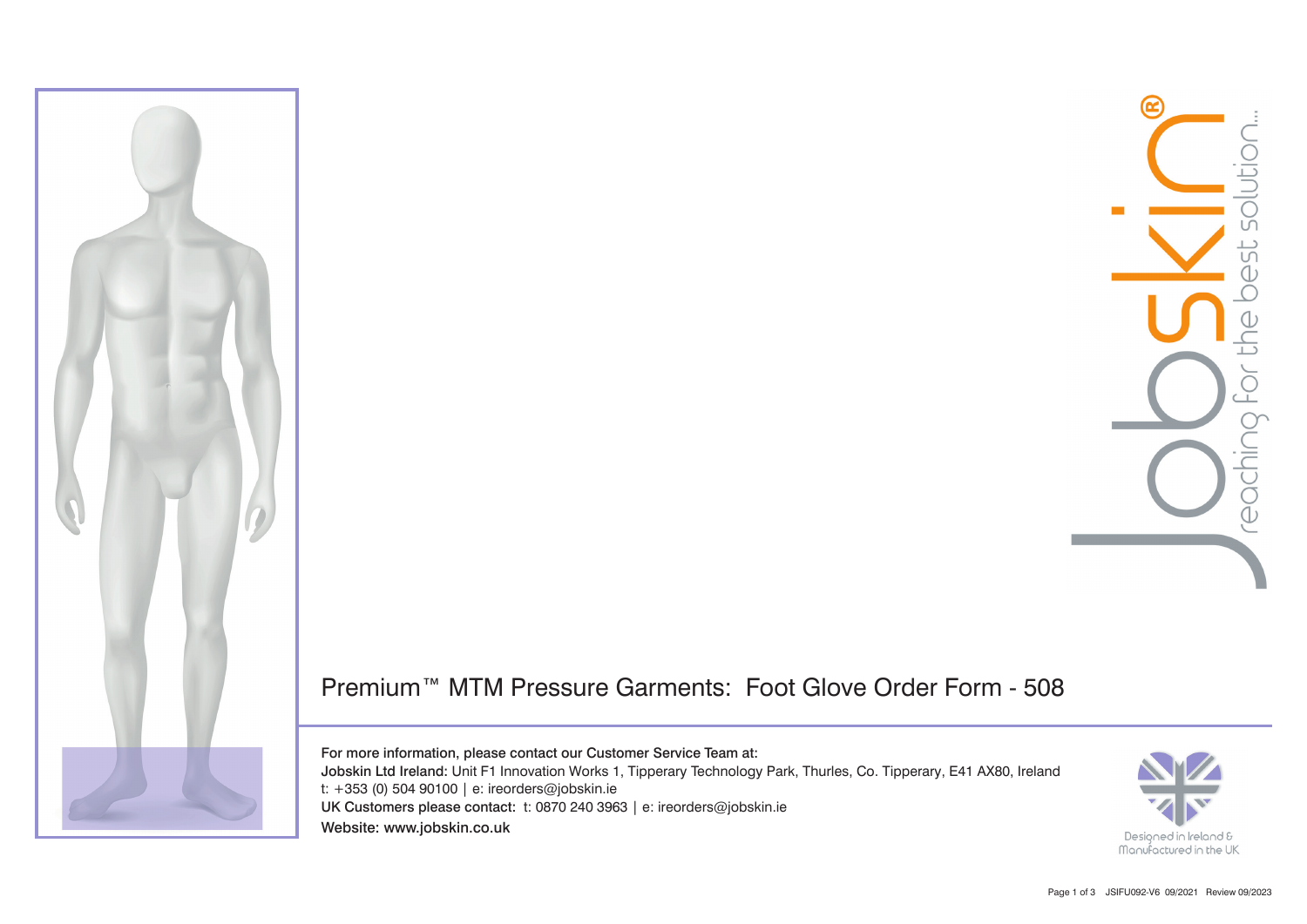

## Premium™ MTM Pressure Garments Foot Glove Order Form - 508





Premium<sup>™</sup> MTM Data Order Forms can also be downloaded from our website - www.jobskin.co.uk